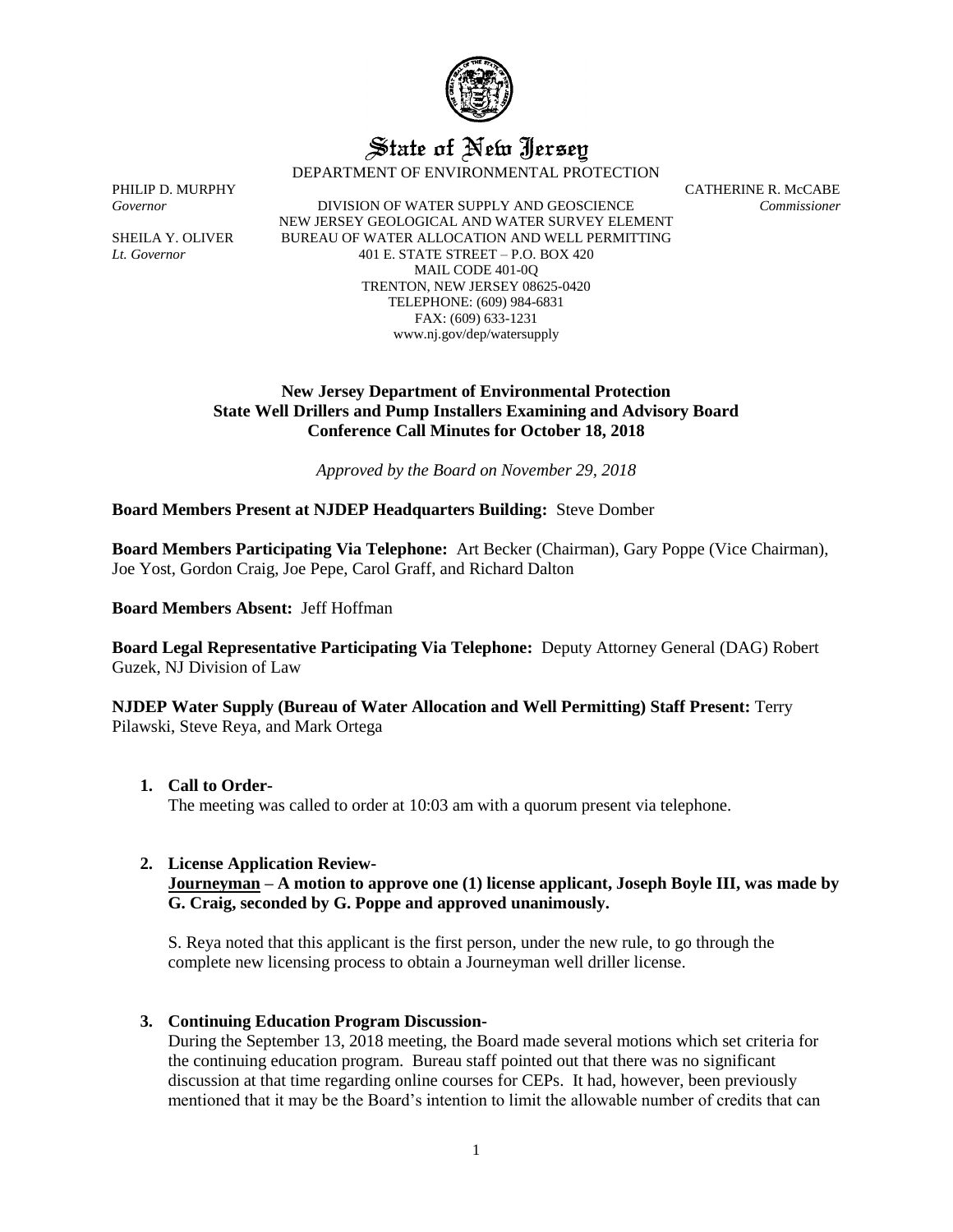be obtained online. Staff requested a policy from the Board on the continuing education points (CEP) limit per licensing cycle should the Board wish to set one, as it will be needed when the Department works with a third-party vendor to track the credits.

G. Craig suggested that there be no limit placed on taking online courses as long as they fit in the appropriate categories that were set forth in the prior meeting and are approved by the Board. R. Dalton asked the Board members to make sure that these courses are carefully vetted to ensure that not all online webinars are approved for credit, as many would be unrelated to the drilling/pump industry. A. Becker suggested that the Board may wish to only allow a small number of allowable credits that can be obtained through online course completion. He explained that most of the online courses currently available do not have any supervision or means of monitoring the progress, attentiveness of the licensed individual or even verifying the identity of the individual sitting at the computer taking the course.

Board members and staff discussed several options for allowing online courses to count for CEPs. G. Craig noted that the Board should be flexible in allowing license holders the opportunity to complete a significant percentage of the required credits online due to limitations in course offerings/availability. Further he said online courses offer benefits to both licensees and employers in being able to take them at any time convenient for them without having to miss out on work or travel to an approved course/event and that there is no reason to believe that they would not provide meaningful education and training. A. Becker asked the Board members if they felt comfortable with the allocation of necessary points, discussed in the September meeting. The Board members agreed that it should stay as a minimum of 10 points of technical/industry and a minimum of 4 points of safety.

A. Becker clarified with the Board members and staff that a licensed individual can obtain all 21 points in one year if needed. He sought to make sure a licensed individual did not need to do seven (7) per year and would be cut off. The Board members and staff agreed that it should not matter when the points are obtained, provided it is before the deadline, as the well rule does not prescribe an annual requirement. C. Graff suggested that the Board members reach out to other states to see how they handle online courses.

### **Motion: G. Poppe made a motion to allow a maximum of eight (8) web-based credits to count for a licensed individual. J. Yost seconds the motion. All were in favor except for C. Graff, who was opposed.**

G. Craig departed the call at 10:29 am.

S. Reya informed the Board members that the Bureau believes that the CEP category breakdown (technical/industry and safety) should be implemented in the first full licensing cycle. Given that licensed individuals will only need seven (7) CEPs for the upcoming partial cycle (April 1, 2019 to April 1, 2020), it would not make sense to use those breakdowns for the shortened cycle.

# **Motion: G. Poppe makes a motion to accept that the CEP category breakdown will not take place during the shortened licensing cycle. C. Graff seconded the motion and it was approved unanimously by all remaining Board members (G. Craig left the call prior to this motion).**

J. Yost noted that both this requirement and the limitation of online credits will have to be actively sent out to the industry via letters, emails, websites, etc. so licensees know the requirements in advance of the license cycle to ensure that they are not taking courses that will ultimately not fulfill all prescribed requirements.